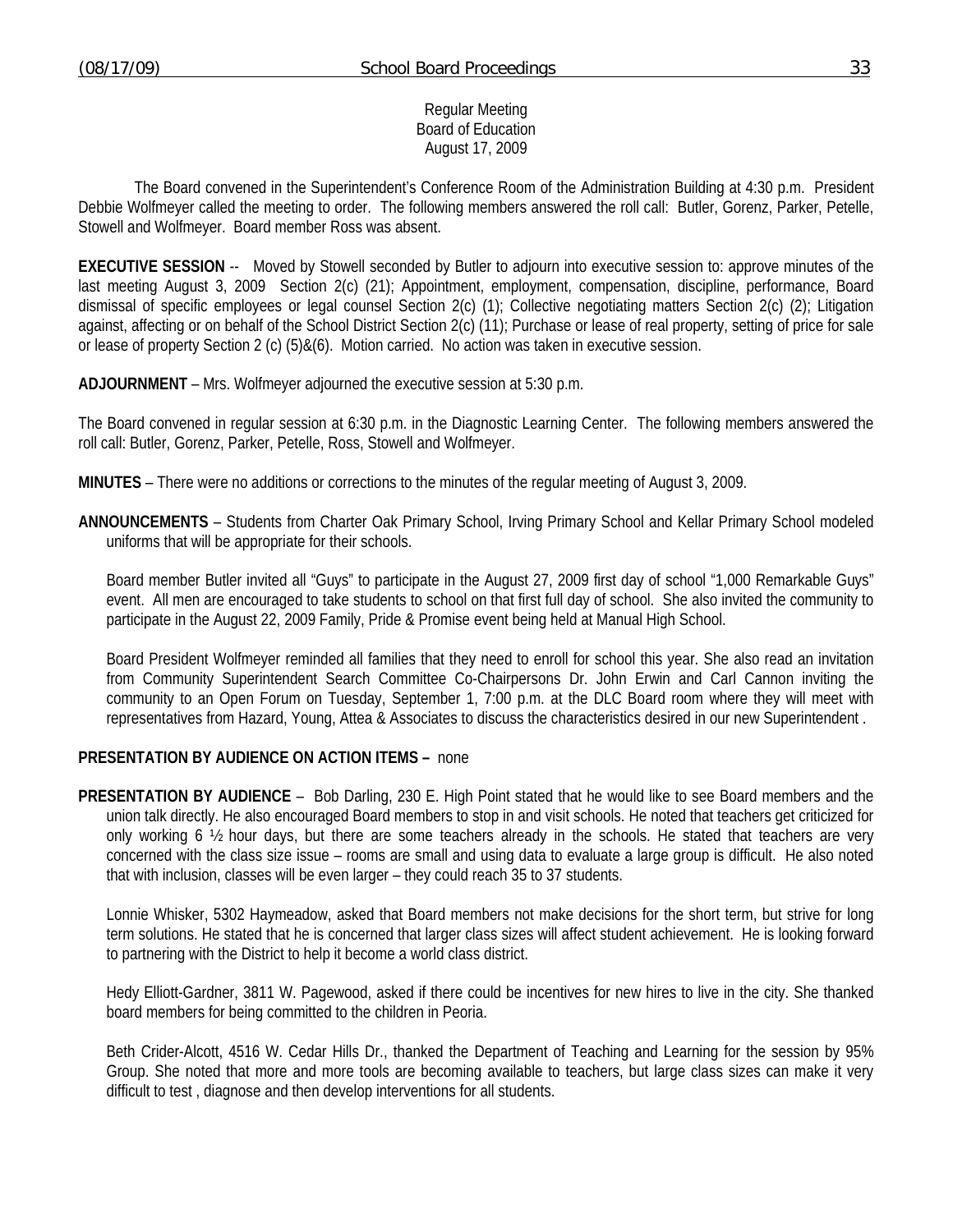## 34 School Board Proceedings\_\_ (08/17/09)\_

 Judy McDowell, 2627 N. Wisconsin, stated that she has heard the concerns, problems, suggestions and plans as well as the financial predicament – and realizes that we must do something. She feels that the Edison program should be eliminated, and that there needs to be a plan for closing Woodruff High School. She feels that small children do not belong at Woodruff High School and that the board should table the vote to close a high school until the new Superintendent can share his vision.

 Sharon Crews, 2215 W. Callender, feels that the district should establish an alternative school and a vocational school because we now offer nothing more than "watered down" academics. She proposed that Manual High School become two schools and that 7th and 8th grades be added to Peoria High School and Woodruff High School and a middle school be closed. She also asked that teachers leaving Manual High School have exit interviews. She noted that the courses offered in the John Hopkins model are not on the test and that in 2010 NCLB will require that 77.5% of students make AYP and only 8% of Manual High School made AYP in 2009. She did note that the John Hopkins model does offer a reading intervention component, something that teachers at Manual High School had asked for for many years.

 Elaine Hopkins, 1825 E. Maple Ridge, stated that community members have valuable things to say and valuable insights and speaking time should not be limited.

 Charlie Thomas, 619 W. Forrest Lawn, thanked those Board members that replied to his e-mails and noted that discussion at Committee of the Whole was productive. He hopes that the process can "slow down" and the Board can get it right the first time. He is worried about what will happen after a decision is made and would like feedback on why one plan is better than another.

 Savino Sierra, 1708 S. Stanley, stated that the choir director at Trewyn Middle School was changed from full time to part time and he is concerned. He feels the Edison program should be eliminated and consultants eliminated. He stated that the District is asking teachers to work longer days for the same pay and that is not right. He stated there are too many administrators in special ed and they should be combined and other administrators should be cut.

# **CONSENT AGENDA –**

ADOPTION OF CONSENT CALENDAR -- Moved by Stowell, seconded by Petelle adoption of the consent calendar except for the Travel Requests.

On roll call, 7 ayes. Motion carried.

GIFTS TO SCHOOL DISTRICT – Moved by Stowell, seconded by Petelle, that the following donations be accepted and letters of appreciation sent to the donors.

School supplies, valued by the donor at \$250.00, donated to Peoria Public School by Humana

Office Supplies, valued by the donor at \$2,000.00 donated by Caterpillar to Peoria Public Schools

School supplies, valued by the donor at \$200.00, donated by OSF HealthCare Systems to Irving Primary School

Books to build student home libraries, valued by the donor at \$3,465.00, donated to Irving Primary School by "Look It's My Book" Organization

Baked items, valued by the donor at \$115.70, donated by Mary Spangler to Washington Gifted School

On roll call, 7 ayes. Motion carried.

PAYMENT OF BILLS -- Moved by Stowell, seconded by Petelle approval of the payment of the following bills.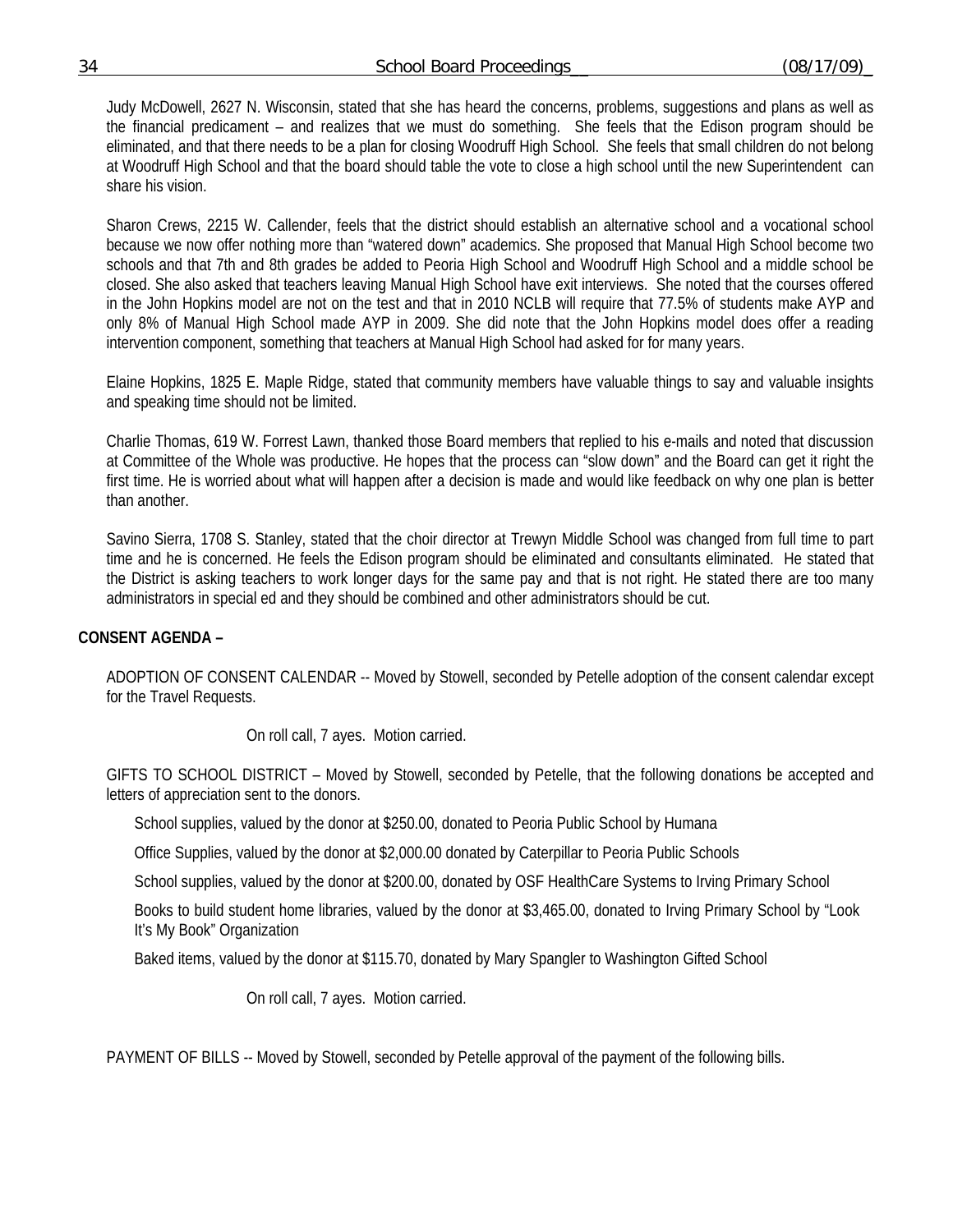| FUND<br>10 <sup>°</sup><br>20<br>40<br>60 | <b>DESCRIPTION</b><br>EDUCATIONAL FUND<br><b>OPERATIONS, BLDG &amp; MAINT</b><br><b>TRANSPORTATION</b><br>CAPITAL PROJECTS | <b>BAL.SHEET</b><br><b>REV</b><br>\$48,550.11 | <b>EXPENSE</b><br>\$238,643.53<br>\$190,269.07<br>\$11,796.03<br>\$647.08 | <b>TOTAL</b><br>\$287,193.64<br>\$190,269.07<br>\$11,796.03<br>\$647.08 |
|-------------------------------------------|----------------------------------------------------------------------------------------------------------------------------|-----------------------------------------------|---------------------------------------------------------------------------|-------------------------------------------------------------------------|
| 90<br>95                                  | CAPITAL IMPROVEMENTS<br>MID CENTRAL ASSOCIATION                                                                            |                                               | \$11,743.17<br>\$366.15                                                   | \$11,743.17<br>\$366.15                                                 |
| 99                                        | PPS ADMIN OUTREACH PROG                                                                                                    |                                               | \$411.42<br>\$453,876.45                                                  | \$411.42<br>\$502,426.56                                                |

On roll call, 7 ayes. Motion carried.

HUMAN RESOURCE REPORT -- Moved by Stowell, seconded by Petelle approval of the following human resource report as presented by the administration.

| <b>Certified Personnel</b>                               | <b>Effective Date</b> |  |
|----------------------------------------------------------|-----------------------|--|
| <b>Appointments</b>                                      |                       |  |
| Administrative                                           |                       |  |
| Plunkett, Mike - Student Affairs Director                | 08-11-09              |  |
| <b>Assistant Principals - Full Time</b>                  |                       |  |
| Nunn, Carolyn - Hines                                    | 08-11-09              |  |
| Traenkenschuh, Julie - Woodruff                          | 08-11-09              |  |
| Teachers - Full Time                                     |                       |  |
| Bennett, Lindsay - Rolling Acres                         | 08-24-09              |  |
| Blacet, Jeffrey - Glen Oak                               | 08-24-09              |  |
| Branch, Lydia - Glen Oak - Special Education             | 08-24-09              |  |
| (Graduated from Grow your Own Program)                   |                       |  |
| Harridge, Douglas<br>- Manual - Choral                   | 08-24-09              |  |
| Heaney, Gary - Manual - Math                             | 08-24-09              |  |
| Helfrich, Whitney - Northmoor - Spanish                  | 08-24-09              |  |
| Johnson, Peggy - Northmoor - Special Education           | 08-24-09              |  |
| Kennerly, Crystal - Manual - Human Services              | 08-24-09              |  |
| Liszewski, Elizabeth - Blaine Sumner - Hearing Itinerant | 08-24-09              |  |
| Ludwig, Amanda - Manual - Visual Arts                    | 08-24-09              |  |
| Neal, Lance - Manual - Science                           | 08-24-09              |  |
| Roark, Chad - Manual - Chemistry                         | 08-24-09              |  |
| Shah, Zaigham - Manual - Science                         | 08-24-09              |  |
| Springman, Susan - Manual - Special Education            | 08-24-09              |  |
| Troyan, Linda - Glen Oak - Special Education             | 08-24-09              |  |
| Wessler, Daniel - Peoria High & Glen Oak - Music         | 08-24-09              |  |
| Teacher - Part Time                                      |                       |  |
| Butler, Amy - Von Steuben - Math                         | 08-24-09              |  |
| Frauser, Danielle - Franklin Edison - Writing            | 08-24-09              |  |
| Lillico-Bush, Alene - Manual - Science                   | 08-24-09              |  |
| Teacher Pink Slip Recall - Full Time                     |                       |  |
| Avery, Patricia - Manual - Language Arts                 | 08-24-09              |  |
| Blair, Lisa - Woodrow Wilson                             | 08-24-09              |  |
| Dieckow, Janice - Trewyn - Science                       | 08-24-09              |  |
| Fleming, Benita - Washington - English                   | 08-24-09              |  |
| Miller, Sherilyn - Harrison - Special Education          | 08-24-09              |  |
| Mitchell, Myskeshia - Trewyn - Language Arts             | 08-24-09              |  |
| Page, Marissia - Trewyn - Language Arts                  | 08-24-09              |  |
| Rakestraw, Candice - Lincoln - Technology Teacher        | 08-24-09              |  |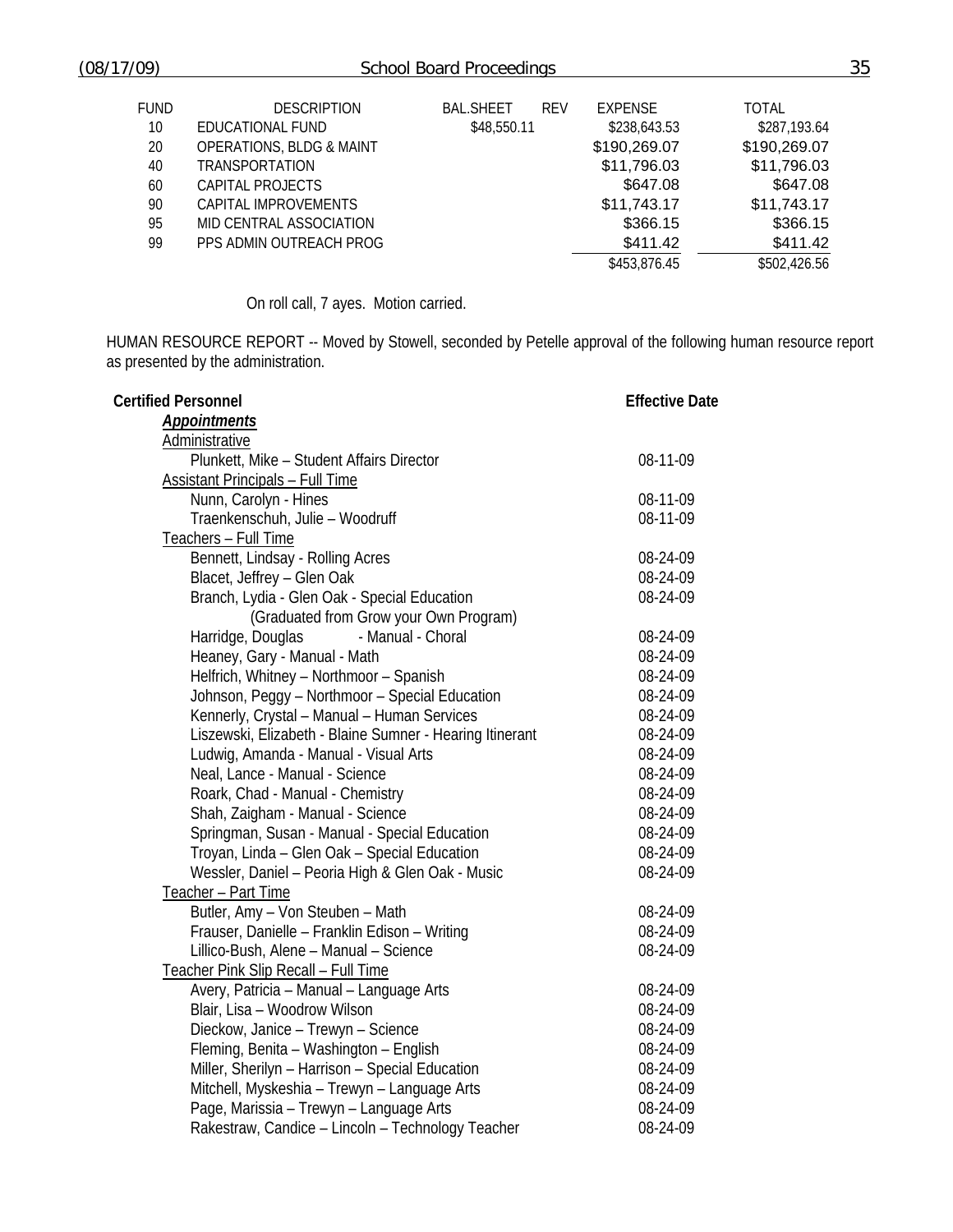| Rhodes, Guinivere - Trewyn - Math                                         |                       | 08-24-09 |  |
|---------------------------------------------------------------------------|-----------------------|----------|--|
| Teacher Pink Slip Recall - Part Time                                      |                       |          |  |
| Doty, Steve - Whittier - Physical Education                               |                       |          |  |
| Glover, Molly - Hines - Science                                           |                       | 08-24-09 |  |
| Hutchins, Barbara - Keller - Music                                        |                       | 08-24-09 |  |
| Jennett, Theresa - Irving - Science                                       |                       | 08-24-09 |  |
| Knott, Amy - Thomas Jefferson - Prep. Teacher                             |                       | 08-24-09 |  |
| Maloney, Kathy - Garfield - Language Arts                                 |                       | 08-24-09 |  |
| Mason, Donald - Sterling - Art                                            |                       | 08-24-09 |  |
| O'Malley, Lisa - Whittier - Science                                       |                       | 08-24-09 |  |
| Suau, Jennifer - Developmental Center - Physical Education                |                       | 08-24-09 |  |
| Watson, Sharon - Blaine Sumner - Itinerant                                |                       | 08-24-09 |  |
| Williams, Sally - Hines - Social Studies                                  |                       | 08-24-09 |  |
| Williams, Shawn - Garfield - Physical Education                           |                       | 08-24-09 |  |
| Psychologist - Intern                                                     |                       |          |  |
| Macphearson, Jennifer                                                     |                       | 08-17-09 |  |
| Social Worker - Full Time                                                 |                       |          |  |
| Churchill, Stephanie                                                      |                       | 08-17-09 |  |
| Social Worker - Intern                                                    |                       |          |  |
| Massey, Alicia                                                            |                       | 08-17-09 |  |
| <b>Assistive Technology Counselor</b>                                     |                       |          |  |
| Kennedy, Timothy                                                          |                       | 08-24-09 |  |
| <b>Rescinded Position</b>                                                 |                       |          |  |
| Teacher - Full Time                                                       |                       |          |  |
| Sidle, Marilyn - Manual - Math                                            |                       | 08-03-09 |  |
| Ross, Trenton - Richwoods High School - Math                              |                       | 07-20-09 |  |
|                                                                           |                       |          |  |
| <b>Resignations</b>                                                       |                       |          |  |
| <u>Teachers – Full Time</u><br>Dean, Andrea - Garfield - Family relocated |                       | 07-30-09 |  |
| Kallister, Jennifer - Franklin Edison - Family relocated                  |                       | 06-30-09 |  |
|                                                                           |                       | 06-30-09 |  |
| McCray, Elisabeth - Northmoor - Family relocated<br><b>Retirements</b>    |                       |          |  |
|                                                                           |                       |          |  |
| Teachers - Full Time                                                      |                       |          |  |
| Nunn, Carolyn - Hines                                                     |                       | 06-30-12 |  |
| Helenek, Jo Anne - Tyng                                                   |                       | 08-21-09 |  |
| <b>Temporary Positions Ended</b>                                          |                       |          |  |
| <b>Social Worker - Intern</b>                                             |                       |          |  |
| Perez, Morgan                                                             |                       | 06-30-09 |  |
| Teachers - Summer School - 7-31-09                                        |                       |          |  |
| Allison, Dominique                                                        | Klimaszewski, Patrick |          |  |
| Anderson, Stephanie                                                       | Knaub, Mary           |          |  |
| Andris, Genae                                                             | Lohr, Eileen          |          |  |
| Baker, Jennifer                                                           | McLaughlin, Erin      |          |  |
| Bielenberg, Katie                                                         | Moser, hannah         |          |  |
| Black, Samantha                                                           | Mulhern, Lisa         |          |  |
| Campbell, Dawn                                                            | Nace, Nicole          |          |  |
| Clark, Amber                                                              | Nichols, Brianne      |          |  |
| Curtin, Mackenzie                                                         | O'Bryan, Jena         |          |  |
| Dejan, Natalie                                                            | Powers, Erin          |          |  |
| Donnell, Samantha                                                         | Rizzo, Jamie          |          |  |
| Fehl, Jessica                                                             | Schmidtknecht, Sarah  |          |  |
| Fisher, Elaine                                                            | Schulze, Helene       |          |  |
| Force, Linda                                                              | Shotick, Claire       |          |  |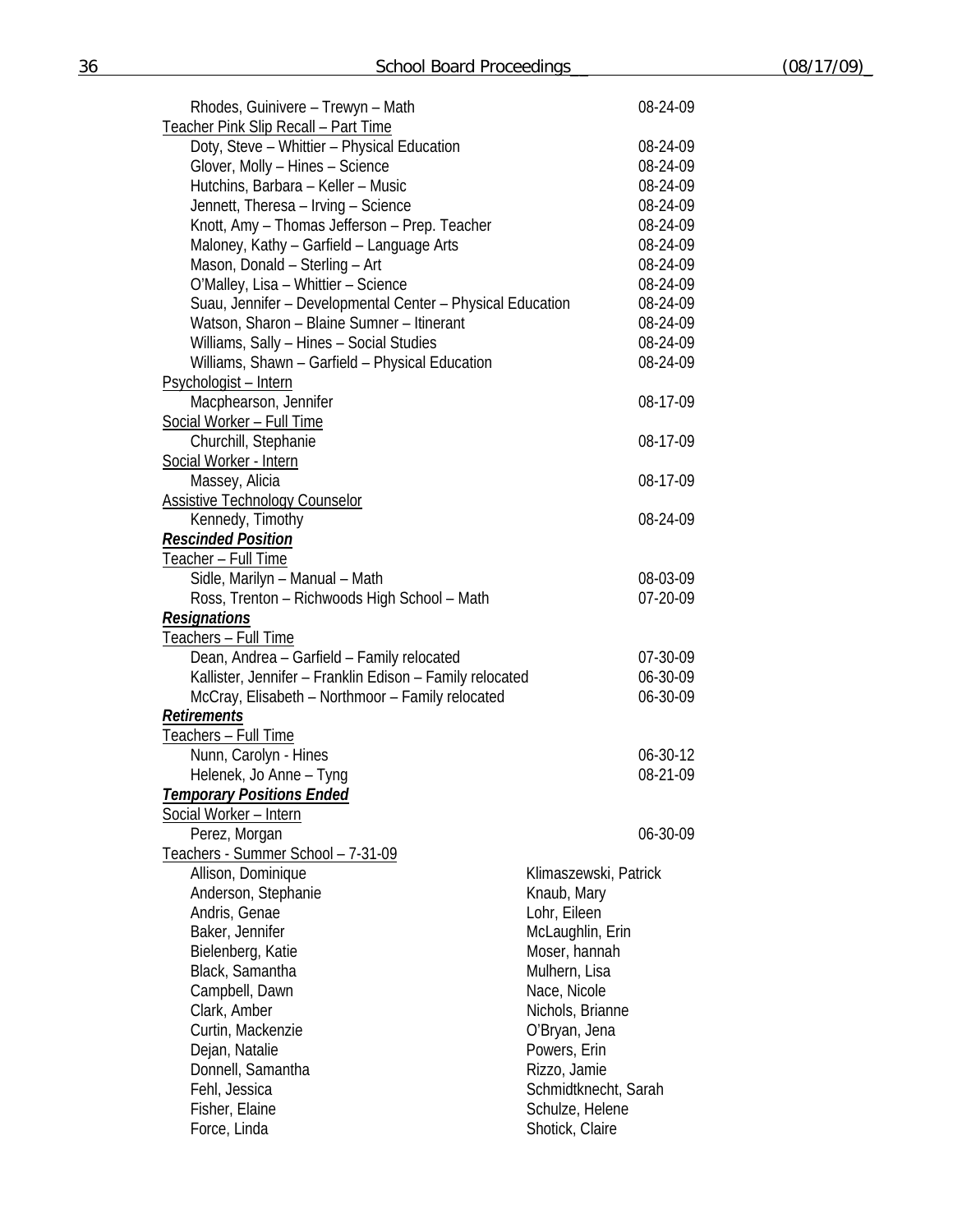| Furr, Janet                                               | Spafford, Jennifer  |
|-----------------------------------------------------------|---------------------|
| Garrison, Tabytha                                         | Terry, Karen        |
| Gremminger, Kerri                                         | Thompson, Stephanie |
| Heinz, Amy                                                | Wallick, Caressa    |
| Hernandez, Maria                                          | Warner, Kelly       |
| Hunt, Erin                                                | Weber, Anne         |
| Kaminski, Katherine                                       | Weldon, Jennifer    |
|                                                           |                     |
| <b>Non-Certified Personnel</b>                            |                     |
| <b>Appointments</b>                                       |                     |
| <b>Clerical Pink Slip Recall - Full Time</b>              |                     |
| Fuller, Perrian - Franklin Edison                         | 08-18-09            |
| Atkins, Rachael - Woodrow Wilson                          | 08-18-09            |
| Paraprofessionals - Full Time                             |                     |
| Brown, Eric - Von Steuben                                 | 09-01-09            |
| Cobert, Deborah - Northmoor                               | 08-24-09            |
| Kastelic, Georgie - Von Steuben                           | 08-24-09            |
| Mullally, Chris - Northmoor                               | 08-24-09            |
| <b>Extended Care Provider - Part Time</b>                 |                     |
| Hoover, Stephanie - Northmoor                             | 08-24-09            |
| Parr, Brooke - Northmoor                                  | 08-24-09            |
| Ropp, Bethany - Northmoor                                 | 08-24-09            |
| Smith, Shariece - Northmoor                               | 08-24-09            |
| <b>Leave of Absence</b>                                   |                     |
| Clerical - Full Time                                      |                     |
| Nevitt, Laura - Finishing Academic Degree                 | 08-24-09            |
| <b>Resignations</b>                                       |                     |
| Clerical - Full Time                                      |                     |
| Robinson, Jennifer - Other Employment Opportunity         | 08-12-09            |
| Para-Professional - Full Time                             |                     |
| Pearson, Stephanie – Franklin – Finishing Academic Degree | 08-31-09            |
| Bennett, Betti                                            | 08-03-09            |
| <b>Transportation - Part Time</b>                         |                     |
| Smith, Alicia - Other Employment Opportunity              | 08-03-09            |
| <b>Retirements</b>                                        |                     |
| <b>Administrative</b>                                     |                     |
| Brown, Deborah - Warehouse/Roy Ricketts                   | 06-30-10            |
| Para-Professional - Full Time                             |                     |
| St. Julian, Jeanne - Northmoor                            | 08-10-09            |
| <b>Transportation - Part Time</b>                         |                     |
| Cox, Johnnie                                              | 08-06-09            |
| <b>Termination</b>                                        |                     |
| Custodian - (Indefinite) Full Time                        |                     |
| Young, Michael                                            | 08-03-09            |
| Security - Full Time                                      |                     |
| Groenewold, Kasey                                         | 08-06-09            |
| Job Coach - Temporary Position                            |                     |
| Young, Nasali                                             | 08-10-09            |
|                                                           |                     |
| <b>Certified Substitute</b>                               |                     |

*Appointments*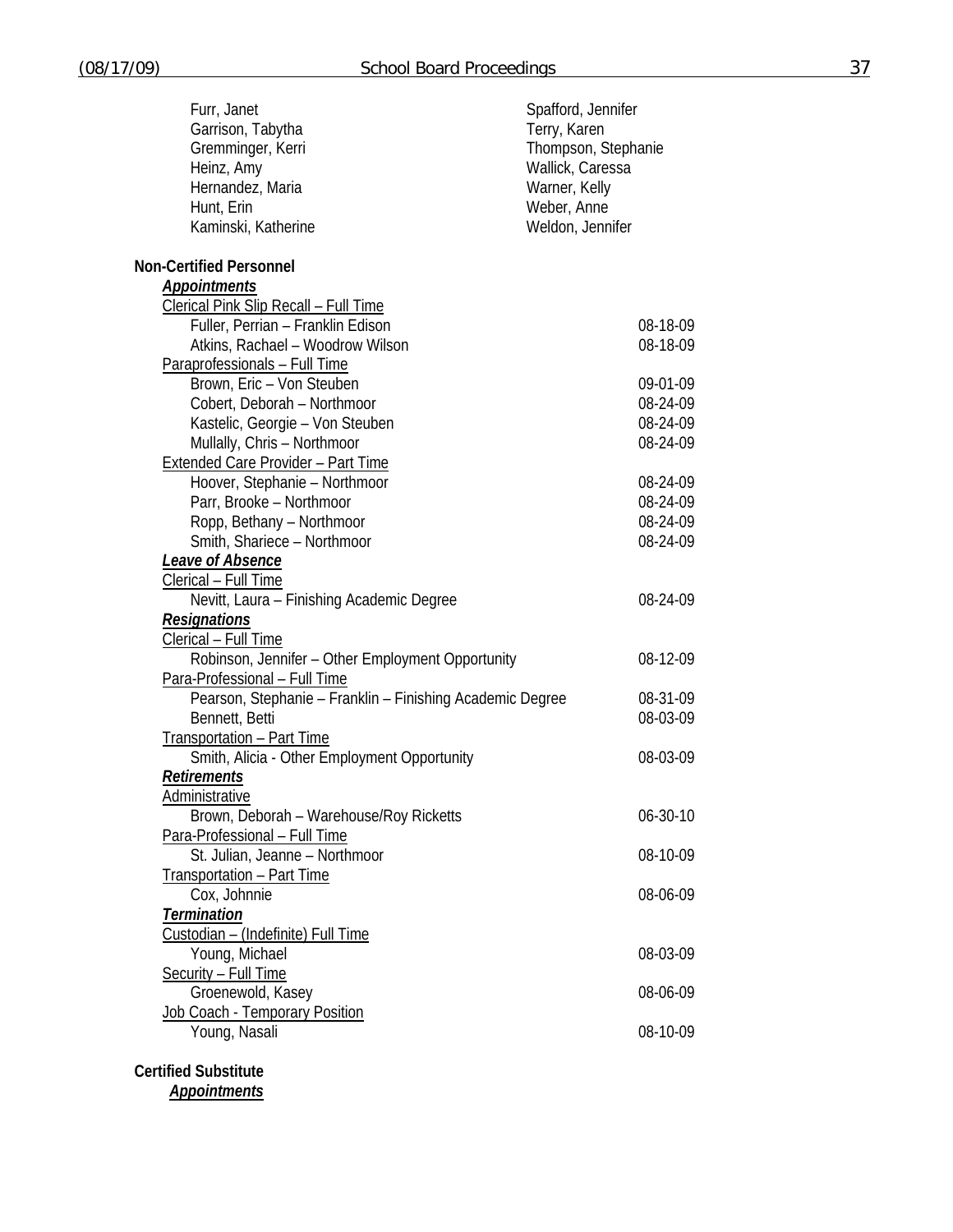| Teacher                                        |          |
|------------------------------------------------|----------|
| Adler, Rachel                                  | 08-18-09 |
| Banko, David                                   | 08-18-09 |
| Davidson, Jonathan                             | 08-18-09 |
| Gilmore, Brian                                 | 08-18-09 |
| Hinton, Mikelle                                | 08-18-09 |
| Kenny, Mark                                    | 08-18-09 |
| Lighthall, Richard                             | 08-18-09 |
| Mack, Bryan                                    | 08-18-09 |
| Miller, Robert                                 | 08-18-09 |
| Rutherford, Jamie                              | 08-18-09 |
| Schubert, Grant                                | 08-18-09 |
| Wilson, Marcia                                 | 08-18-09 |
| <b>Non-Certified Substitute</b>                |          |
| <b>Appointments</b>                            |          |
| Clerical                                       |          |
| Burch, Angela                                  | 08-18-09 |
| Para-Professional                              |          |
| McLeod, Monica                                 | 08-18-09 |
| Nelson, Joan                                   | 08-18-09 |
| <b>Substitute Aide and Behavior Attendants</b> |          |
| Armstrong, Doris                               | 08-18-09 |
| Donald, Trinitie                               | 08-18-09 |
| Johnson, Rasheedah                             | 08-18-09 |
| O'Conner, Darriana                             | 08-18-09 |
| Wilkerson, Inglish                             | 08-18-09 |
| <b>Removal from Referral List</b>              |          |
| <b>Substitute Aide and Behavior Attendant</b>  |          |
| Wyman, Jennifer                                | 08-12-09 |
| <b>Termination</b>                             |          |
| <b>Substitute Aide and Behavior Attendant</b>  |          |
| Buckley, Whitney - Background Check            | 08-04-09 |

On roll call, 7 ayes. Motion carried.

TRAVEL REQUESTS – Moved by Butler, seconded by Parker that the Travel Request from Bryan Pullen be tabled until the next meeting.

Discussion was held on the Travel Request with Board members asking for more information.

On roll call, 7 ayes. Motion carried.

Moved by Gorenz, seconded by Stowell approval of the travel requests as presented by the administration. (Copy is on file in the board secretary's office.)

On roll call, 7 ayes. Motion carried.

AMBULANCE STAND-BY SERVICE – Moved by Stowell, seconded by Petelle, that the Board of Education authorize the Administration to enter into an agreement with Advanced Medical Transport to provide ambulance service at a cost not to exceed \$3,200.00.

On roll call, 7 ayes. Motion carried.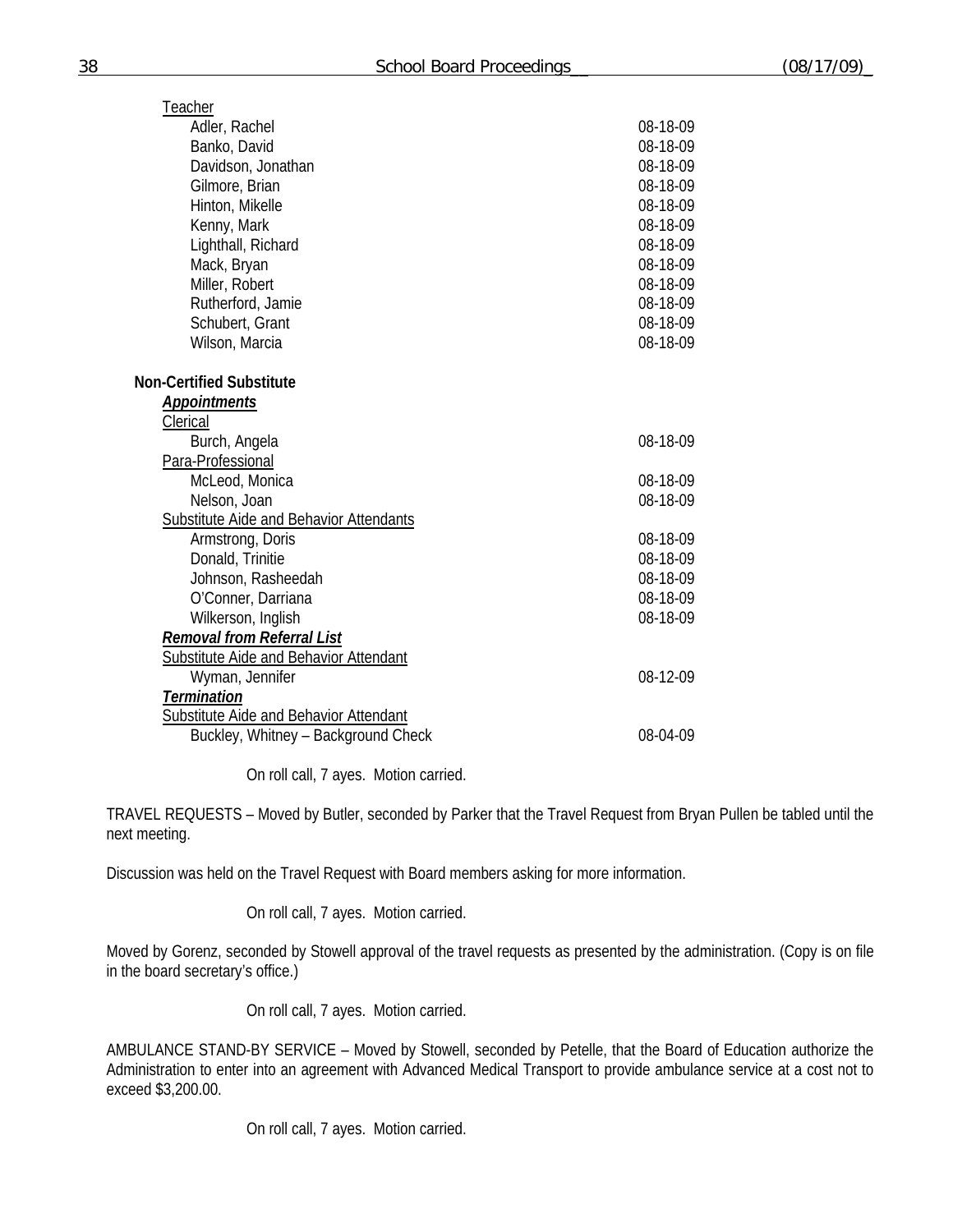## **DELIBERATION AGENDA** –

AGREEMENT WITH BRADLEY UNIVERSITY – Moved by Parker, seconded by Ross that the Board of Education authorizes a mutual agreement between Bradley University offering programs in graduate education and Peoria Public Schools District 150 providing clinical area for selected intern learning.

On roll call, 7 ayes. Motion carried.

AGREEMENT WITH BRADLEY UNIVERSITY – Moved by Butler, seconded by Gorenz that the administration be authorized to enter into an agreement with Bradley University offering programs in graduate education to provide clinical experience for student in the Department of Physical Therapy.

On roll call, 7 ayes. Motion carried.

APPROVAL OF CONTRACT FOR ADMINISTRATION OF UNEMPLOYMENT SERVICES – Moved by Ross, seconded by Stowell that the Board of Education authorize a contract with NSN Employer Services for the administration of unemployment services through June 30, 2010. Services include claims administration, hearing representation, benefit verification, tax rate verification, and an annual report. The total contract amount is \$5,480.98. Fees are determined by the number of employees listed on the March 15 prior year payroll.

Mrs. Dimke noted that this vendor was endorsed by the IASB.

On roll call, 7 ayes. Motion carried.

## **INFORMATION ITEMS – REPORTS FROM SUPERINTENDENT AND STAFF** –

- 1. GOAL 1 STUDENT ACHIEVEMENT
- 2. Goal 2 FISCAL RESPONSIBILITY

PRESENTATION OF THE 2009 - 2010 BUDGET – Mrs. Schau presented the budget for next year. She noted that it will be discussed in more detail at a Committee of the Whole meeting. There will be a public hearing and adoption of the budget on September 21, 2009. Mrs. Schau stated that she is presenting the budget in a new format that she hopes is more readily understandable and adaptable. She also expects the new format to allow administration to track changes as they become known. She noted that an amendment might need to be adopted next spring.

She reported that last year's budget shows an unaudited \$8.7 million loss in the Education Fund and a \$5 million loss in the operating funds.

Mr. Stowell noted that a big concern to the District is that the State used Stimulus Funding to make the last five General State Aid payments and will use the funding for at least the two payments in the fall.

FINANCE REPORTS – Ms. Schau presented this report for the Board's information and review.

 PURCHASE ORDERS OVER \$2,500 – Ms. Schau presented this report for the Board's review. Questions were asked and answered regarding the report.

- 3. GOAL 3 QUALITY STAFF
- 4. GOAL 4 SAFE, CARING ENVIRONMENTS